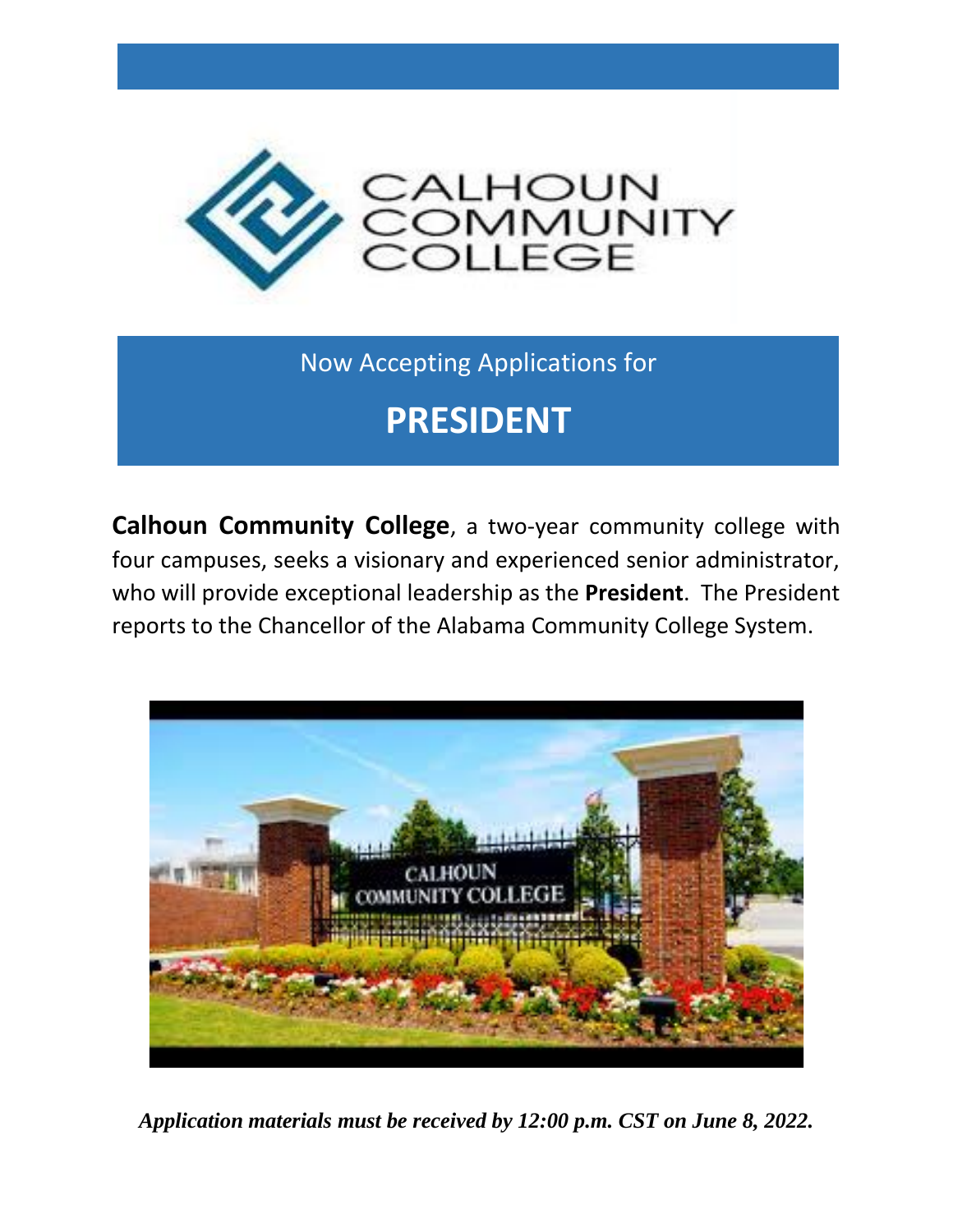#### **POSITION SUMMARY**

The President is the chief executive officer of the college and reports directly to the Chancellor of the Alabama Community College System. The President is responsible for business and community engagement, advancement, campus culture, and the student experience. The President is a champion for removing barriers to success through student-focused actions and support of expanded comprehensive services to students. The President is responsible for administering and supervising the total college program in the assigned college. As chief executive officer, the President must delegate authority and yet retain final responsibility for the effective operation of the college.

\_\_\_\_\_\_\_\_\_\_\_\_\_\_\_\_\_\_\_\_\_\_\_\_\_\_\_\_\_\_\_\_\_\_\_\_\_\_\_\_\_\_

#### **Responsibilities**

- Cooperate with and support the ACCS Board and the Chancellor to enhance and promote the continued development and effectiveness of the ACCS as a comprehensive provider of post-secondary education and training.
- Demonstrate effective leadership and management skills within the College and external community, including leading by example and participation.
- Enhance, foster, cultivate and promote strong, positive relationships with local business and industry, community organizations, K-12 schools, and elected state and community leaders.
- Fundraise and develop a strong, responsive College foundation.
- Conduct appropriate long-range strategic planning and budget formation, implementation, and adherence.
- Prepare and submit an annual, fiscally-responsible balanced operating budget and properly administer the approved budget.
- Institute policies and procedures that are consistent with ACCS Board policies and Chancellor's procedures, and that ensure compliance with, and effective administration of, Federal student financial aid and grant programs.
- Administer and operate all affairs of the college within state law, federal law, ACCS policies and guidelines, College policy, and in conformance with applicable accreditation and auditing standards.
- Supervise and maintain College buildings, grounds, and equipment.
- Develop economic and workforce development training and educational offerings that facilitate the growth of business and industry in Alabama.
- Develop and implement effective recruitment, marketing, and retention plans.
- Employ strategies that allow easy access to education, training, and career pathways for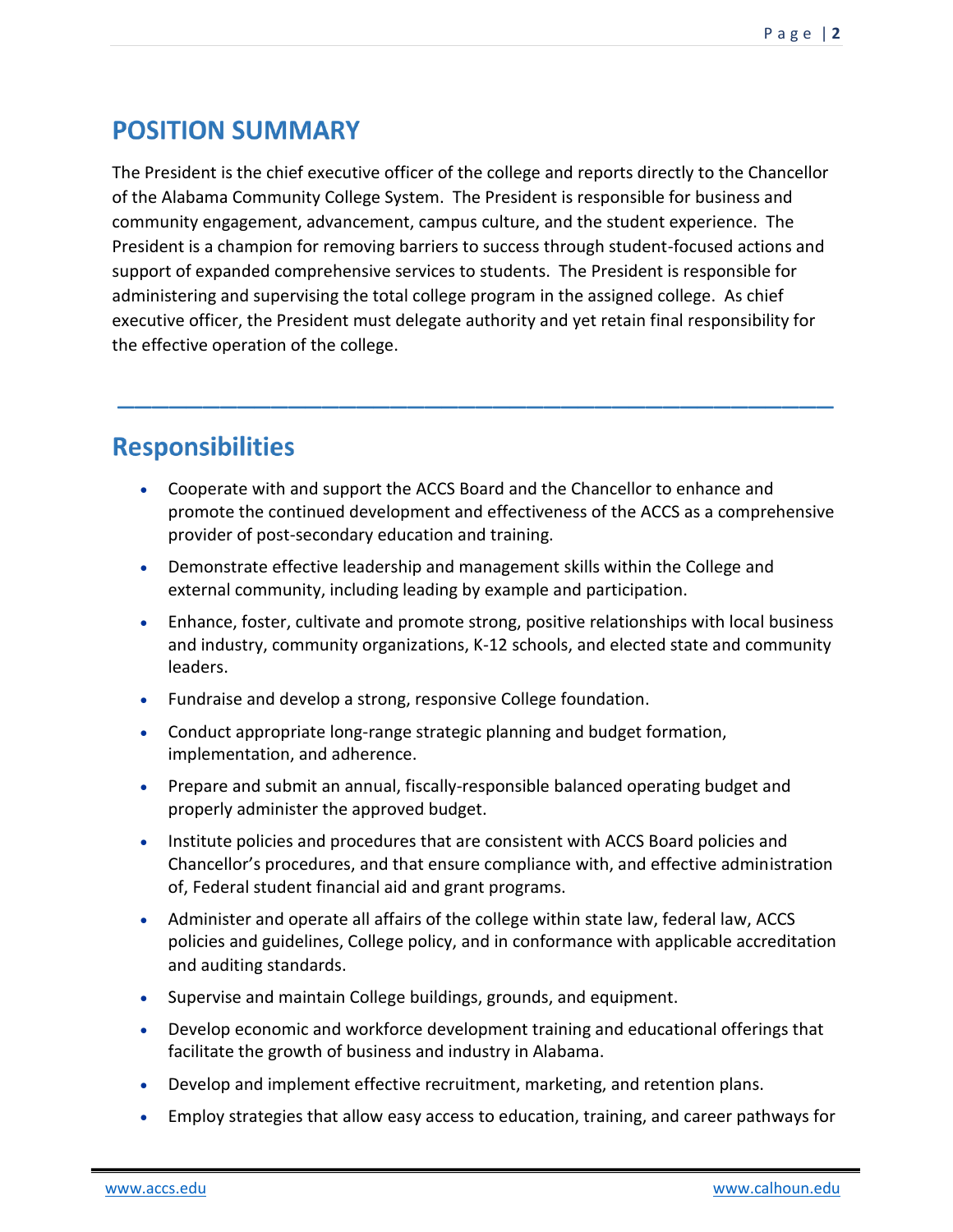historically underserved populations.

- Develop a culture of continuous improvement in teaching and learning that leads to increased student success.
- Work to ensure optimal student usage of STARS transfer guides for minimal loss of credit when students transfer to four-year universities and colleges, and a successful reverse transfer of credits for students from four-year institutions back to the College in order to complete a degree.
- Employ innovative strategies to ensure underprepared students have a viable pathway to success.
- Implement a variety of student success strategies that effectively promote completion of formal College awards, attainment of industry-recognized credentials, and preparation for jobs in Alabama.
- Employ and retain qualified and productive personnel through the implementation of an effective human resources program.
- Understand and follow Alabama law in the appointment, supervision, disciplining, and dismissing of College employees.
- Always display a highly professional attitude and demeanor.
- Communicate and consult with the Chancellor regarding material items of management and operation of the College.
- Effectively manage and resolve crises, problems, or conflicts.
- Expand existing, and create or develop new or innovative programming and educational opportunities (both credit and non-credit) to increase community engagement, promote workforce development, and generate revenue that supports ACCS missions and goals.
- Promote an organizational culture of professional excellence, customer service, innovation, quality services, and continuous improvement.

## **Qualifications**

- A minimum of a Master's degree from a nationally or regionally accredited college or university or a Bachelor's degree from a nationally or regionally accredited college or university with demonstrated management experience in the education field is required. Earned doctorate from a nationally or regionally accredited college or university is desired.
- Substantial experience in a senior management position in higher education or substantial experience in a senior management position in a field outside of higher education where such experience is deemed relevant to, and provides a basis for judging, the candidate's capability to serve as a community college president.
- Demonstrated experience in oral and written communications confirming the ability to effectively research ideas, organize thoughts, and persuade diverse internal and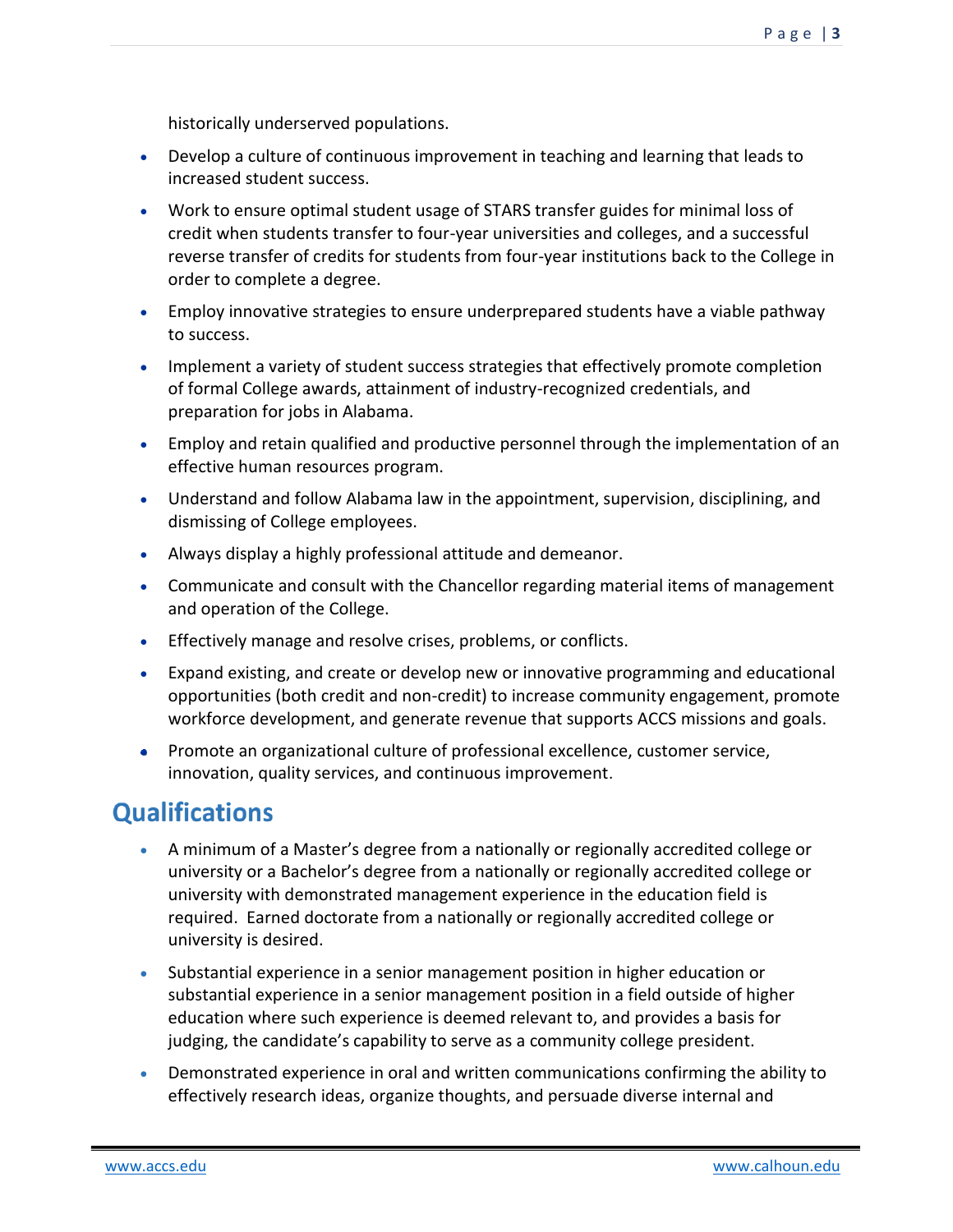external audiences.

- Knowledge of the mission and role of public two-year institutions, particularly their important role in community economic development and workforce development is required.
- Experience in interpreting organizational needs, programs, and activities to the employees, community organizations and agencies, area school systems, the Legislature, and providing services training for business and industry is required.

 $\frac{1}{2}$  ,  $\frac{1}{2}$  ,  $\frac{1}{2}$  ,  $\frac{1}{2}$  ,  $\frac{1}{2}$  ,  $\frac{1}{2}$  ,  $\frac{1}{2}$  ,  $\frac{1}{2}$  ,  $\frac{1}{2}$  ,  $\frac{1}{2}$  ,  $\frac{1}{2}$  ,  $\frac{1}{2}$  ,  $\frac{1}{2}$  ,  $\frac{1}{2}$  ,  $\frac{1}{2}$  ,  $\frac{1}{2}$  ,  $\frac{1}{2}$  ,  $\frac{1}{2}$  ,  $\frac{1$ 

#### **Educational Philosophy**

- Committed to the community college concept of quality education.
- Committed to the professional development of faculty and staff.
- Student-oriented in the sense of recognizing that all aspects of the college are to facilitate learning and student development, with the student obtaining a level of competency and the student being kept informed of progress.
- Committed to the offering of programs that are relevant to the current needs of business and industry.
- Demonstrated knowledge of the academic transfer programs and evidence of ability to work with the four-year institutions.

 $\frac{1}{2}$  ,  $\frac{1}{2}$  ,  $\frac{1}{2}$  ,  $\frac{1}{2}$  ,  $\frac{1}{2}$  ,  $\frac{1}{2}$  ,  $\frac{1}{2}$  ,  $\frac{1}{2}$  ,  $\frac{1}{2}$  ,  $\frac{1}{2}$  ,  $\frac{1}{2}$  ,  $\frac{1}{2}$  ,  $\frac{1}{2}$  ,  $\frac{1}{2}$  ,  $\frac{1}{2}$  ,  $\frac{1}{2}$  ,  $\frac{1}{2}$  ,  $\frac{1}{2}$  ,  $\frac{1$ 

• Demonstrated knowledge of the technical programs and evidence of ability to work with business and industry.

## **Personal Characteristics**

- Demonstrated sensitivity to all facets of the community, including the needs of the various groups of which it is comprised.
- Demonstrated ability to communicate well, both orally and in writing.
- Demonstrated ability to work as a team member, which includes all segments of the college faculty, staff, students, and governing boards.
- Demonstrated leadership, decision-making, and coordinating abilities in a complex organization.
- Demonstrated ability to project a positive public image.



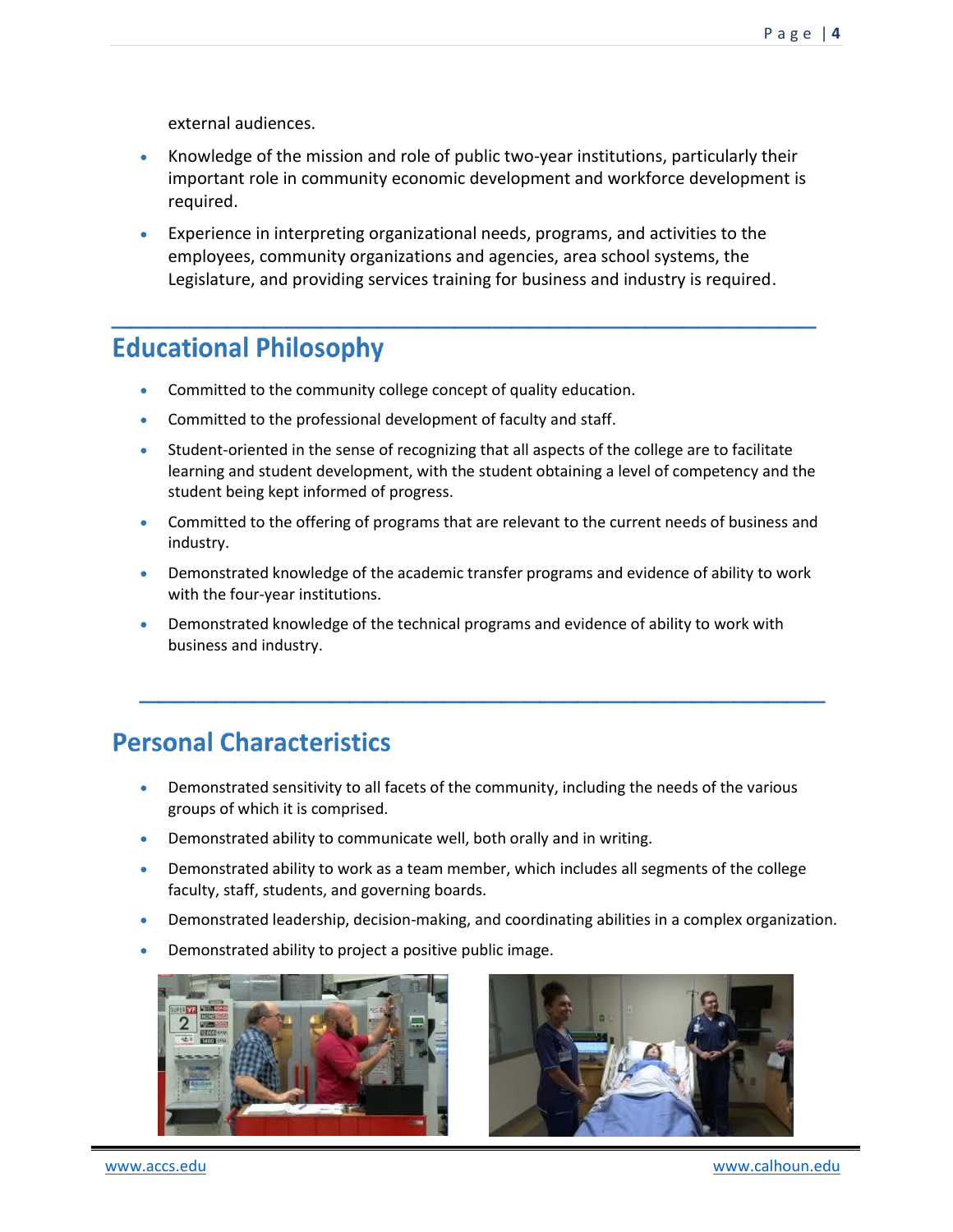#### **About Calhoun Community College**



The largest of the two-year institutions within The [Alabama](https://www.accs.edu/)  [Community College System,](https://www.accs.edu/) Calhoun is an open-admission, community-based, statesupported, coeducational, comprehensive community college dedicated to providing affordable, high-quality and accessible education to individuals in its four-county service area. Offering more than 100 associate degree options and career/certificate programs, Calhoun serves approximately 10,000 students at its 110-acre Decatur campus; its Huntsville / Cummings Research Park site; the Alabama Center for the Arts and at the Limestone Correctional Facility. The college's faculty and staff are well qualified and remain current in their areas of expertise.

Over 80 percent of the fulltime faculty possess at least a master's degree, and approximately 15 percent hold the doctorate. For almost 75 years, Calhoun has been an active part of the North Alabama community. Graduates of the college permeate the community, and many of them have gone on to complete baccalaureate degrees at other institutions in the area, or have entered the work force after successfully completing programs of study and training.

 $\_$  , and the set of the set of the set of the set of the set of the set of the set of the set of the set of the set of the set of the set of the set of the set of the set of the set of the set of the set of the set of th

Calhoun successfully continues to meet the educational and training demands of a unique and highly diverse population. The college also is committed to providing training and education for area business and industry through our Calhoun Workforce Solutions department.

As an institution on the cutting edge of providing excellence in teaching and service, Calhoun has enjoyed local, state, regional, and national distinction. Since 1989, the college has experienced

national attention through having seven of its students named as the top community college student in the nation.

回